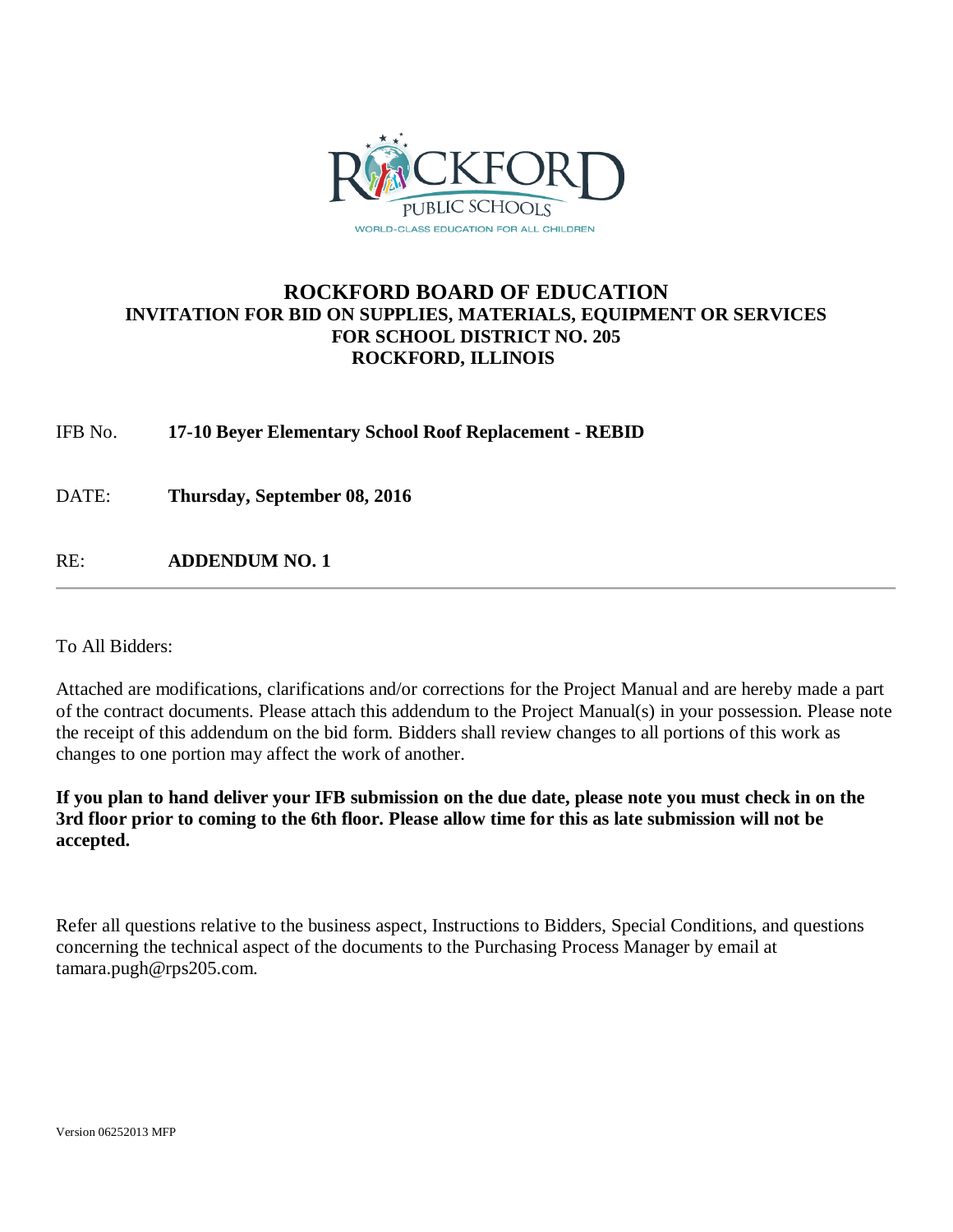

Date: September 08, 2016

To: All Plan Holders

Re: Addendum No. 1

Project: 17-10 Beyer Elementary School Roof Replacement ReBid

Owner: Rockford Board of Education RPS 205 Administration Building 501  $7<sup>th</sup>$  Street Rockford, IL 61104-1221

Bid Date: September 27, 2016 at 2:00 o'clock P.M.

Please attach this Addendum to Drawings and Specifications for this project and take into consideration in preparing your proposal.

Bidders shall make note in writing on Bid Form that this addendum, which includes the following additions, deductions, revisions and/or clarifications, has been taken into consideration. Failure to do so may be sufficient cause to reject the bid. The original Drawings dated 08.26.2016 and Specifications shall remain in force except as herein revised.

This Addendum consists of 5 pages including enclosures.

Please acknowledge the receipt of this Addendum No. 1 in the space provided for on the PROPOSAL FORM.

Sincerely, Bradley & Bradley

Whathayabruch

Usha S. Sundaram, AIA, Vice President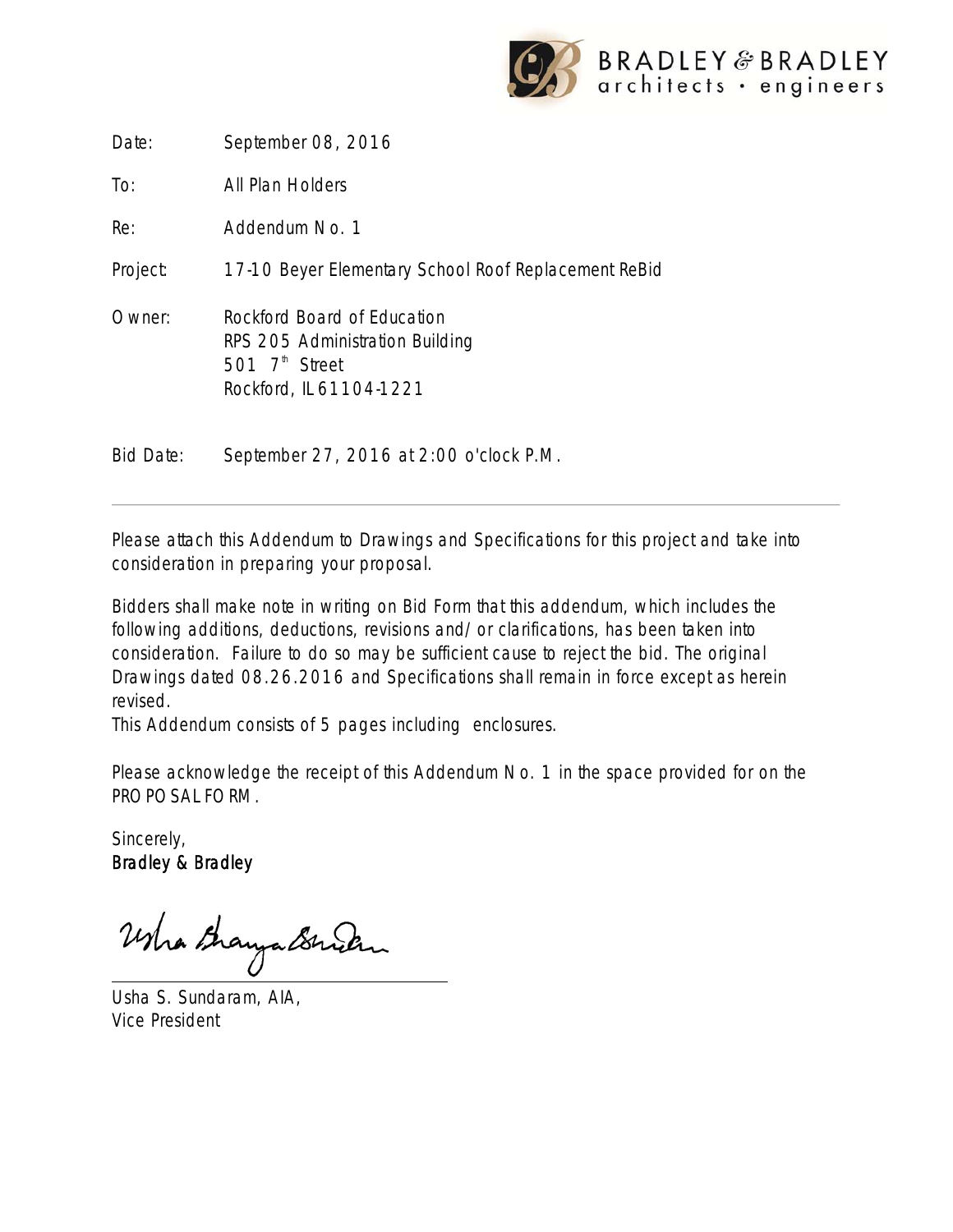# I. DRAWING ADDITIONS, CHANGES, REVISIONS OR CLARIFICATIONS

1. SHEET A3 – TYPICAL FASCIA DETAILS 1, 2 & 3: Replace note "Remove aggregate as required at Hat channel locations only" with "leave aggregate in place and use Fiber–reinforced cementitious repair mortar Mapei - Planitop X or approved equal as required to level the aggregate surface at Hat channel locations only (using cold weather installation guidelines).

End of Addendum No.1.

.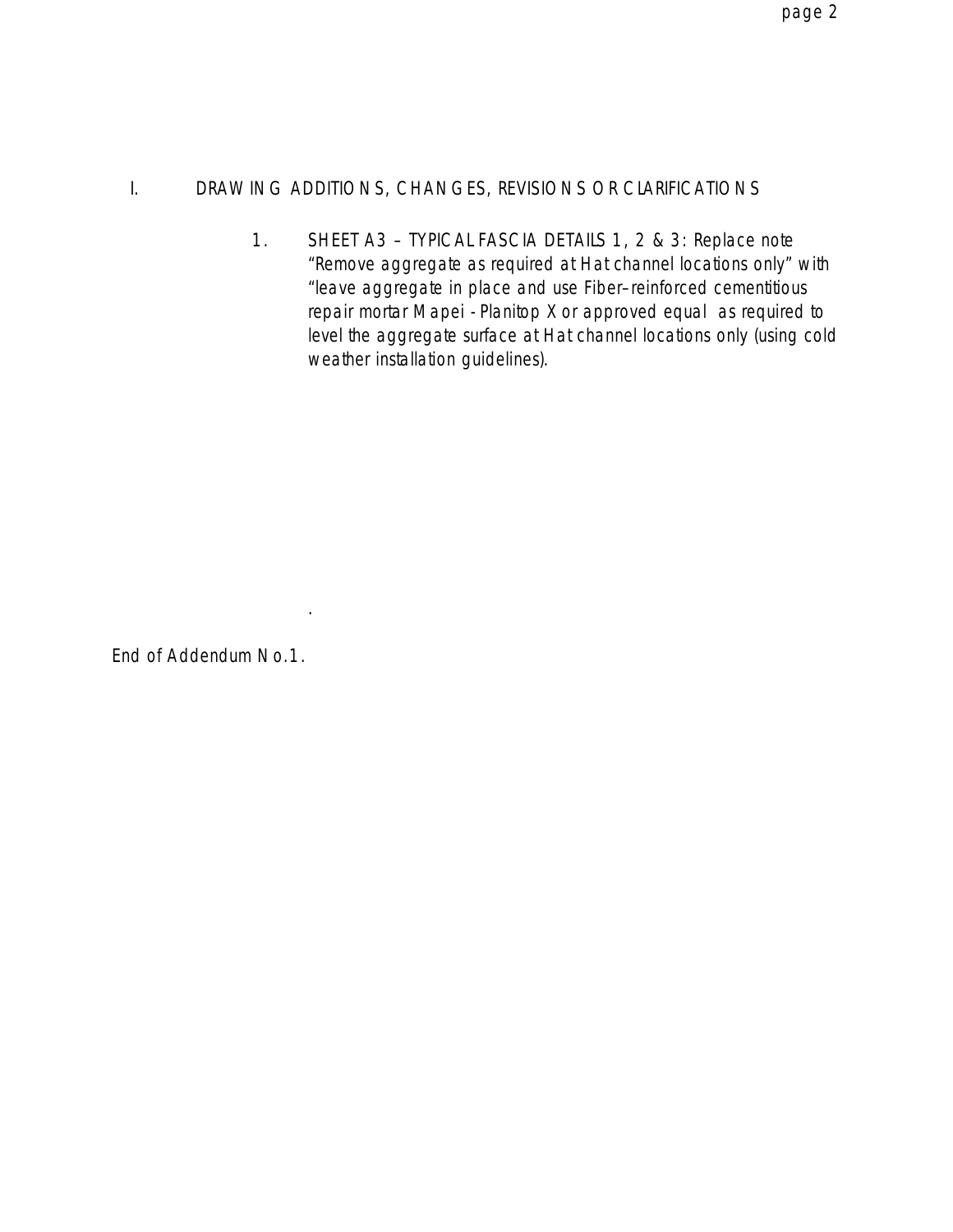## MEETING MINUTES FROM PRE-BID MEETING HELD ON SEPTEMBER 6, 2016 BEYER ELEMENTARY SCHOOL

- A. General Items discussed:
	- 1. Pre-Bid Meeting sign-in sheet was passed around to attendees (see attached).
	- 2. Usha Sundaram from Bradley & Bradley Architects read the opening statement (see attached)
	- 3. Bids Due Tuesday, September 27, 2016 at 2:00 PM.
	- 4. Person to contact to access Beyer School roof is Ms. Debbie Dimmick and her cellular no is 815-981-5101
- B. Additional Items discussed :
	- 1. Clarification on Mechanical Enclosure Asphalt shingles asbestos abatement:

The abatement contractor shall work on Monday, Tuesday & Wednesday evenings on two consecutive weeks and cover up with synthetic roofing felt. Asbestos abatement contractor is responsible for keeping the abated surface weather tight until the roofing contractor takes it over the next day.

ENCLOSURE(S):

- II. Sign in sheets for pre-bid meeting & pre-bid conference opening statement
- cc: All plan holders, Owner, File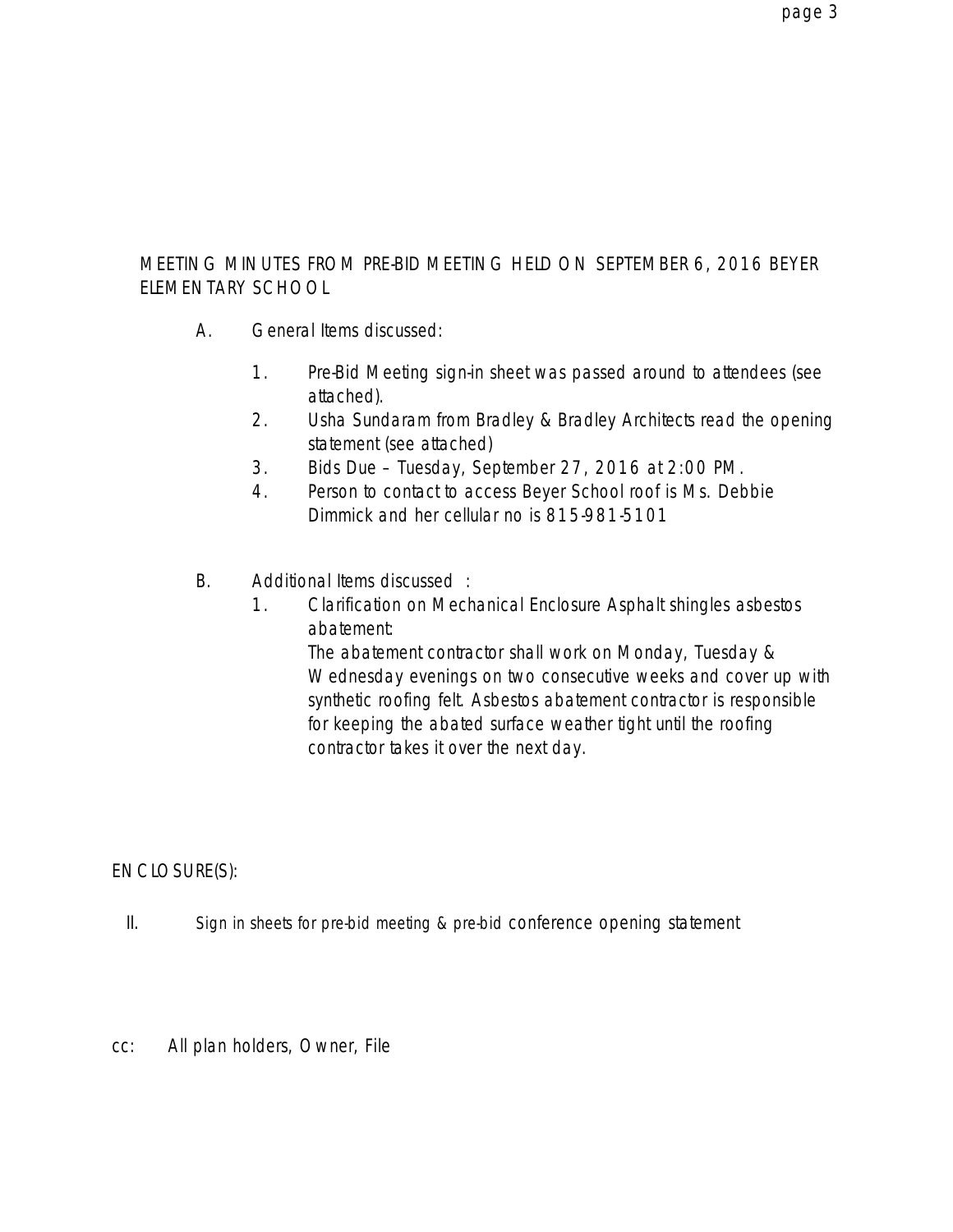# PRE-BID CONFERENCE OPENING STATEMENT

Welcome to the mandatory pre-bid conference for IFB 17-04 Beyer Elementary School Roof Replacement Rebid for the Rockford Public Schools.

The purpose of this meeting is to receive input, comments, questions, clarifications and suggested changes relative to this solicitation. As a reminder, the only acceptable changes to the Bid/RFP are formal Addendums published by the RPS Purchasing department. Additionally, the Addendum may address other issues identified by the School District.

The goal of today's meeting is to increase your knowledge of the solicitation as it is written and provide an information mechanisim in which you may advise the School District of any changes it should make. Consequently, any changes you wish the Rockford Public Schools to consider must be submitted in writing to the Purchasing department before the deadline as expressed in the solicitation.

We will try to answer as many of the questions as possible. If we cannot answer a question today, we will defer that answer to the published Addendum. Additionally, minutes from this pre-bid conference will be published in the Addendum.

- Bid Opening is scheduled for Tuesday, September 20, 2016 at 2:00 pm Rockford Board of Education, 6th floor Conference Room. Late bids will not be accepted. Faxed or emailed bids will not be accepted.
- $\triangleright$  Board Approval September 27, 2016
- $\triangleright$  Bid RFI Procedures Email Only All correspondence during the bid process MUST be sent to Tamara Pugh, Purchasing Process Manager at tamara.pugh@rps205.com Last RFI will be accepted until September  $15<sup>th</sup>$  at 12 pm. Last addendum will be issued by September  $16<sup>th</sup>$  at 12 pm.
- $\triangleright$  Addendums will be emailed to all attendees at the pre-bid conference, posted on the RPS website, Demand Star and the 3 printing companies.
- > PLEASE reference the REQUIRED FORMS CHECK LIST for all documents that must be submitted with your bid offer form. All forms must be properly completed, signed and submitted or your bid will be deemed non-responsive. 5% Bid bond for the Base bid to be included.

I will turn it over to the Project Manager for summary of the project.